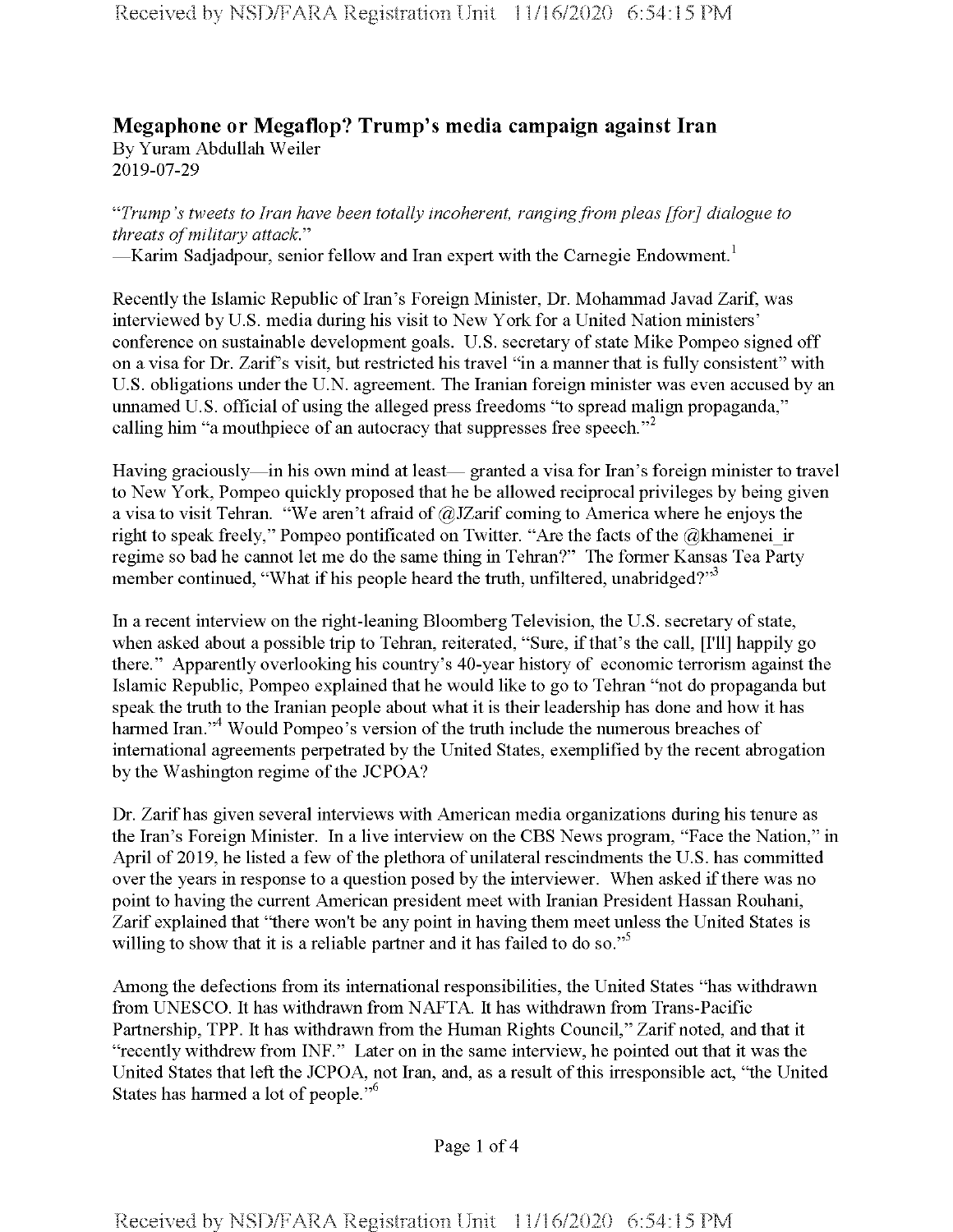Most damaging to the self-assessed image of the U.S. was the Foreign Minister's statement of how Iran has played an undeniably crucial role in the fight against ISIS terrorists in Iraq and Syria. "Yesterday, there was a commemoration in Iraq—a U.S. friend and ally—of 300 Iranians who died in Iraq fighting ISIS," he stated, adding pointedly, "I haven't seen them commemorating any martyrs from Saudi Arabia fighting ISIS, or UAE. $^{7}$ 

In a recent interview on Bloomberg Television, Dr. Zarif explained that Iranian officials have derived a salient lesson from the way the current occupant of the White House renegotiated NAFTA with Mexico. "After renegotiating NAFTA he raised a new demand and he tried to push Mexicans into giving in a bit more," he averred. "So he always believes, it seems, that 'What's mine is mine and what's yours is negotiable'." Putting it in simple language that even a linguistically-challenged U.S. president can understand on the issue of renegotiating, Foreign Minister Zarif emphasized, "You don't buy a horse twice."<sup>8</sup>

Based on the Iranian foreign minister's performances during interviews on U.S. media outlets, it seems likely that the justification for Pompeo's desire to speak to the Iranian people is to counter the soft power victories achieved by his counterpart. In response to Pompeo's interview request, spokesman of the Iranian Government Ali Rabiei remarked, "We announce that Press TV host Marzieh Hashemi can go to interview him to give him the chance to say what he wants to say."<sup>9</sup> Rabiei's choice of Hashemi as the interviewer is stingingly appropriate. When she arrived at St. Louis' Lambert International Airport in January of 2019, she was detained for 10 days by U.S. authorities reportedly for the purpose of being a material witness in a case alleging that her employer was a "propaganda outlet" that had failed to register as a foreign agent.<sup>1</sup>

In spite of the incessant "freedom of speech" mantra promulgated by U.S. officials, there are severe restrictions when it comes to criticism of the Israel lobby, the Zionist entity, or the perpetual mistreatment of Palestinians. One such individual, Nader Talebzadeh, the secretarygeneral of New Horizon, has been added to the sanction list of the U.S. treasury department, whose head, Steve Mnuchin, is a dyed-in-the-wool Zionist with two passports. One of the two disturbing facts that the U.S. is desperately trying to keep under wraps is that a Jewish community has actually requested asylum in the Islamic Republic of Iran. The other is that U.S. officials have conceded that they are worried about Iran's ever-increasing media influence.<sup>11</sup>

To counter the Islamic Republic's soft power projection capabilities, the U.S. has ramped up its propaganda blitz, dubbed "Trump's Megaphone," $^{12}$  and imposed additional sanctions against Iran's media, including IRIB head Abdol-Ali Ali-Askari, allegedly over censorship and human rights concerns. "Imposing sanctions against the head of the IRIB is a sign that America is extremely angry that the monopoly of the media front of the [global] Arrogance has been shattered," Ali-Askari stated, "and it has been discredited time and again before the public opinion in Iran and the world."<sup>13</sup>

Google, for its part, has deleted a total of 58 YouTube and other online accounts that it claims were tied to the IRIB, $^{14}$  based on an investigation by FireEye, a cyber security firm whose mission is "to relentlessly protect our customers from the impact and consequences of cyber attacks."<sup>15</sup> FireEye, incidentally, received its initial funding through CIA front company, In-Q-

Page 2 of 4

Received by NSD/FARA Registration **Unit** 11/16/2020 6:54:15 **PM**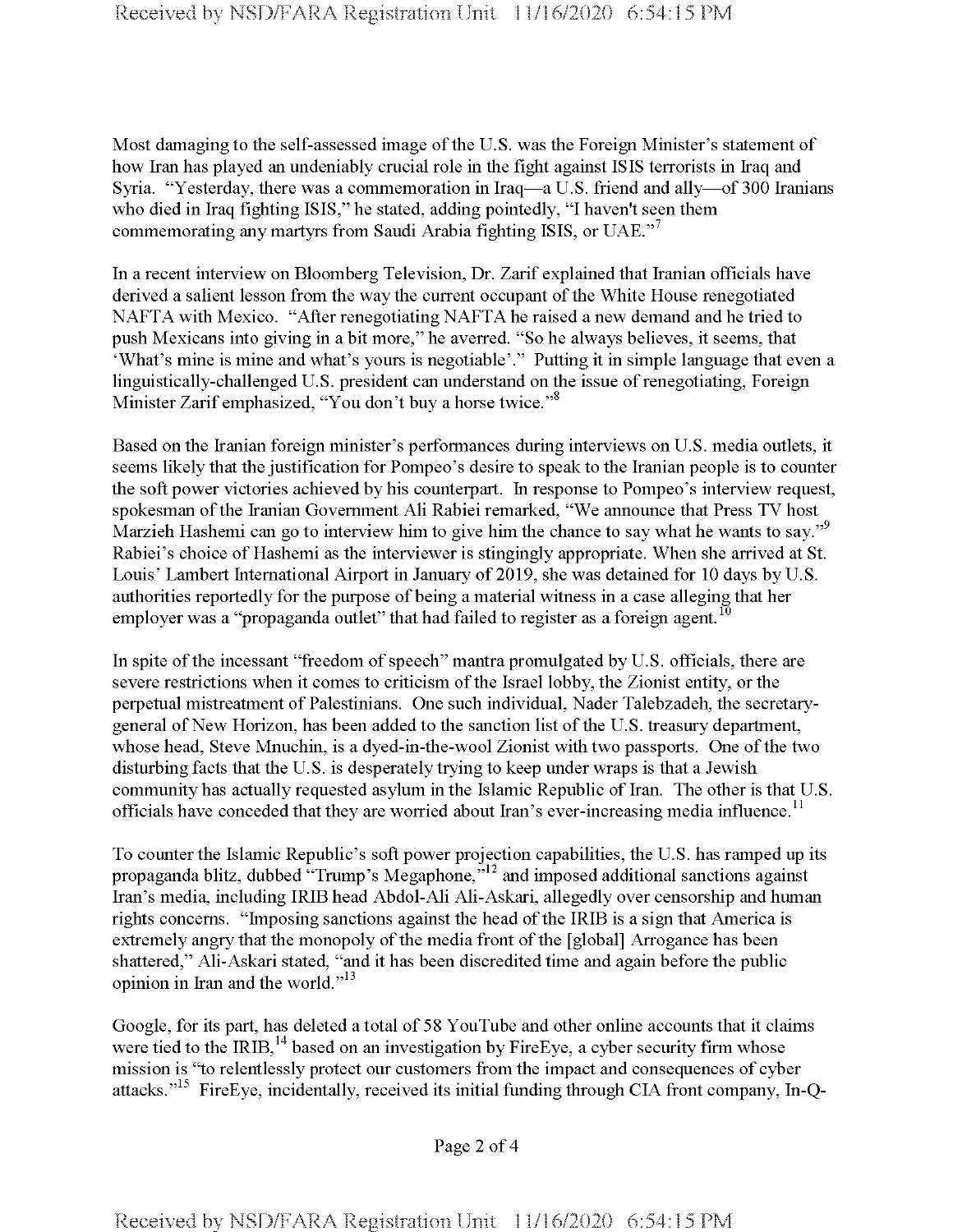Tel in 2009.<sup>16</sup> In its report, "Suspected Iranian Influence Operation," FireEye claims to have identified "a suspected influence operation that appears to originate from Iran, aimed at audiences in the U.S., U.K., Latin America, and the Middle East." The purpose of the alleged "influence operation" is to "promote political narratives in line with Iranian interests. These narratives include anti-Saudi, anti-Israeli, and pro-Palestinian themes, as well as support for specific U.S. policies favorable to Iran, such as the U.S.-Iran nuclear deal (JCPOA). $"$ <sup>17</sup>

U.S. propaganda efforts against Iran are, of course, not new. Through the National Endowment for Democracy (NED), the U.S. government, in partnership with private organizations and individuals, has been bombarding Iranians with various media with the goal of eventual regime change. While fomenting unrest in numerous countries, the NED has funded the Abdorrahman Boroumand Foundation, a front for the Mujahedin-e Khalq to the tune of \$345,000. Also a recipient was the National Iranian American Council (NIAC), which was the beneficiary of nearly \$200,000 to carry out a "media workshop." NIAC's former leader, Trita Parsi, wrote his dissertation under neocon ideologist Francis Fukuyama, who predicted the eventual victory of western liberal democracy. Some \$85 million was allocated to propaganda efforts against Iran during the Bush II regime, which allowed Voice of America's Farsi service to broadcast 24/7.<sup>18</sup>

Meanwhile, the supposed bastion of the free press is rated 48<sup>th</sup> out of 180 countries by Reporters Without Borders, which states, "Press freedom has continued to decline in the second year of President Donald Trump's presidency."<sup>19</sup> While the U.S. has been waging a concerted media war against Iran for decades, Trump's policies of sanctions and on-again/off-again military threats are failing by uniting the Iranian people against the American threat.<sup>20</sup> The totally incoherent Twitter tantrums against Iran blaring forth from "Trump's megaphone" sound more and more like a megaflop.

## **Endnotes**

<sup>&</sup>lt;sup>1</sup> Sune Engel Rasmussen and Michael Amon, "U.S. Aims a Megaphone at Iranian Public as Part of Pressure Campaign," *The Wall StreetJournal,* July 25, 2019, accessed July 29, 2019, https://www.wsj.com/articles/u-s-aimsa-megaphone-at-iranian-public-as-part-of-pressure-campaign-11564047001.

<sup>2</sup> Michelle Nichols, "U.N. concerned by U.S. curbs on Iranian foreign minister while in New York," *Reuters,* July 15, 2019, accessed July 29, 2019, https://www.reuters.com/article/us-mideast-iran-usa-zarif/u-n-concemed-by-u-scurbs-on-iranian-foreign-minister-while-in-new-york-idUSKCNlUA29P.

<sup>3</sup> Mike Pompeo, "Secretary Pompeo," *Twitter,* July 29, 2019, accessed July 29, 2019,

https://twitter.eom/i/web/status/l 155598915196112896.

<sup>4</sup> "Pompeo Would 'Happily' Travel To Tehran To Explain 'Harm' Iranian Leaders Have Caused," *Radio Free Europe - Radio Liberty,* July 26, 2019, accessed July 29, 2019, https://www.rferl.org/a/us-pompeo-willing-traveltehran-address-iranian-people/30076240.html.

<sup>5</sup> "Full interview: Javad Zarif on 'Face the Nation'," *CBSNews,* April 28, 2019, accessed July 29, 2019, https://www.cbsnews.com/news/full-interview-javad-zarif-on-face-the-nation/.

<sup>6</sup> Ibid.

<sup>7</sup> Ibid.

<sup>8</sup> Margaret Talev and David Wainer, "U.S. 'Shot Itself in the Foot' by Quitting Iran Deal, Zarif Says," *Bloomberg,* July 17, 2019, accessed July 29, 2019, https://www.bloomberg.com/news/articles/2019-07-17/u-s-shot-itself-in-thefoot-by-quitting-iran-deal-zarif-says.

<sup>&</sup>lt;sup>9</sup> "Gov't Spox says no reservation to hear Pompeo," *Islamic Republic News Agency*, July 28, 2019, accessed July 29, 2019, https://en.irna.ir/news/83414491/Gov-t-Spox-says-no-reservation-to-hear-Pompeo.